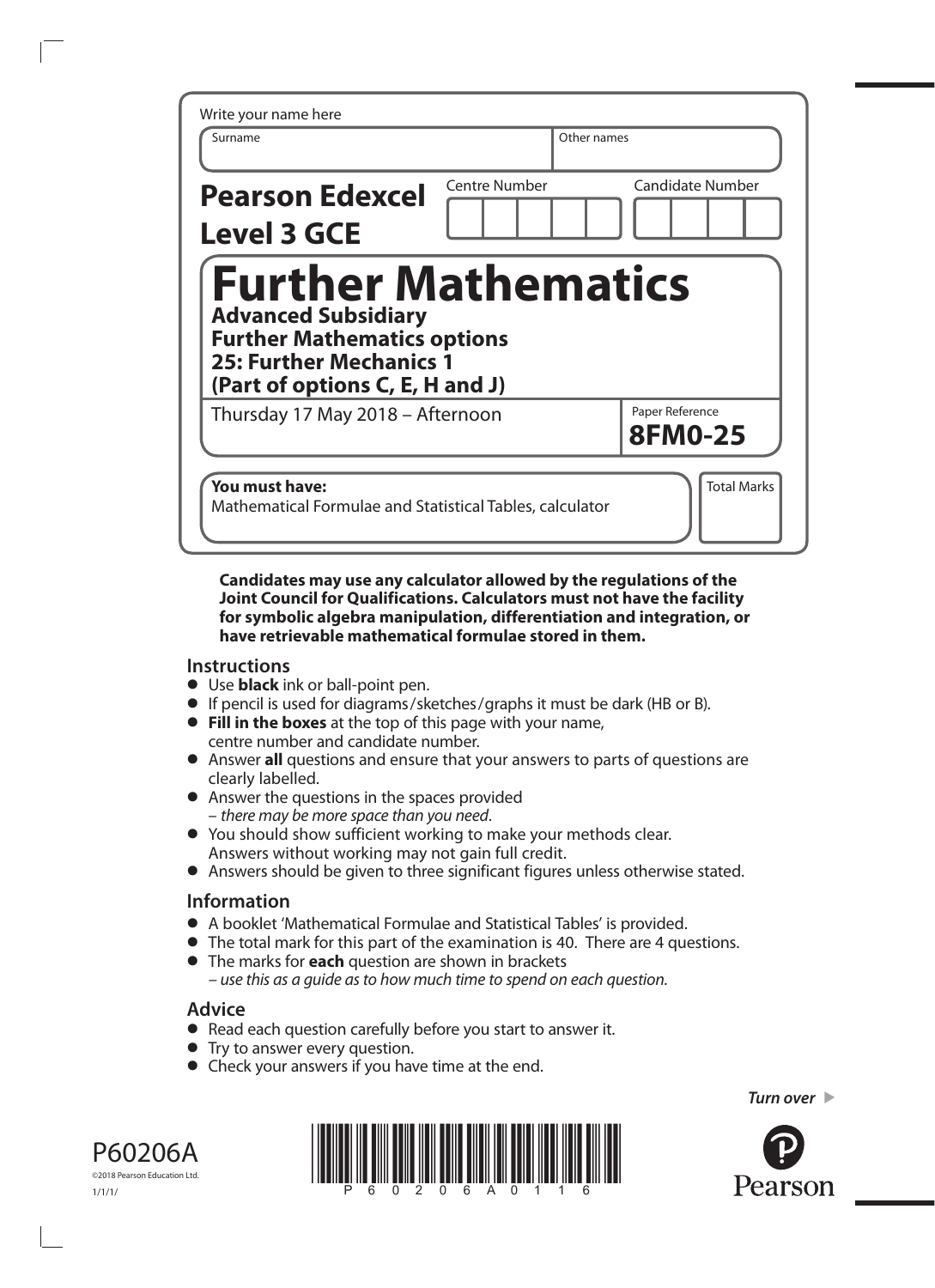**PONOTWREEINTH SAREA** 

**DO NOIAMHUE IN HIS AREA** 

**DOMORATE RESIDENCE** 

**DOMORATION IS NOT THE STREET** 

**MONORADE REPAIRING A** 

**DO NOTE THE REPORT OF STREET** 

Whenever a numerical value of g is required, take  $g = 9.8 \text{ m s}^{-2}$  and give your answer to either 2 significant figures or 3 significant figures.

### Answer ALL questions. Write your answers in the spaces provided.

1. A small ball of mass 0.3 kg is released from rest from a point 3.6 m above horizontal ground. The ball falls freely under gravity, hits the ground and rebounds vertically upwards.

In the first impact with the ground, the ball receives an impulse of magnitude 4.2 Ns. The ball is modelled as a particle.

(a) Find the speed of the ball immediately after it first hits the ground.

 $(5)$ 

(b) Find the kinetic energy lost by the ball as a result of the impact with the ground.

 $(3)$ 

# "6" 0"2" 0"6" A"0"2" 1"6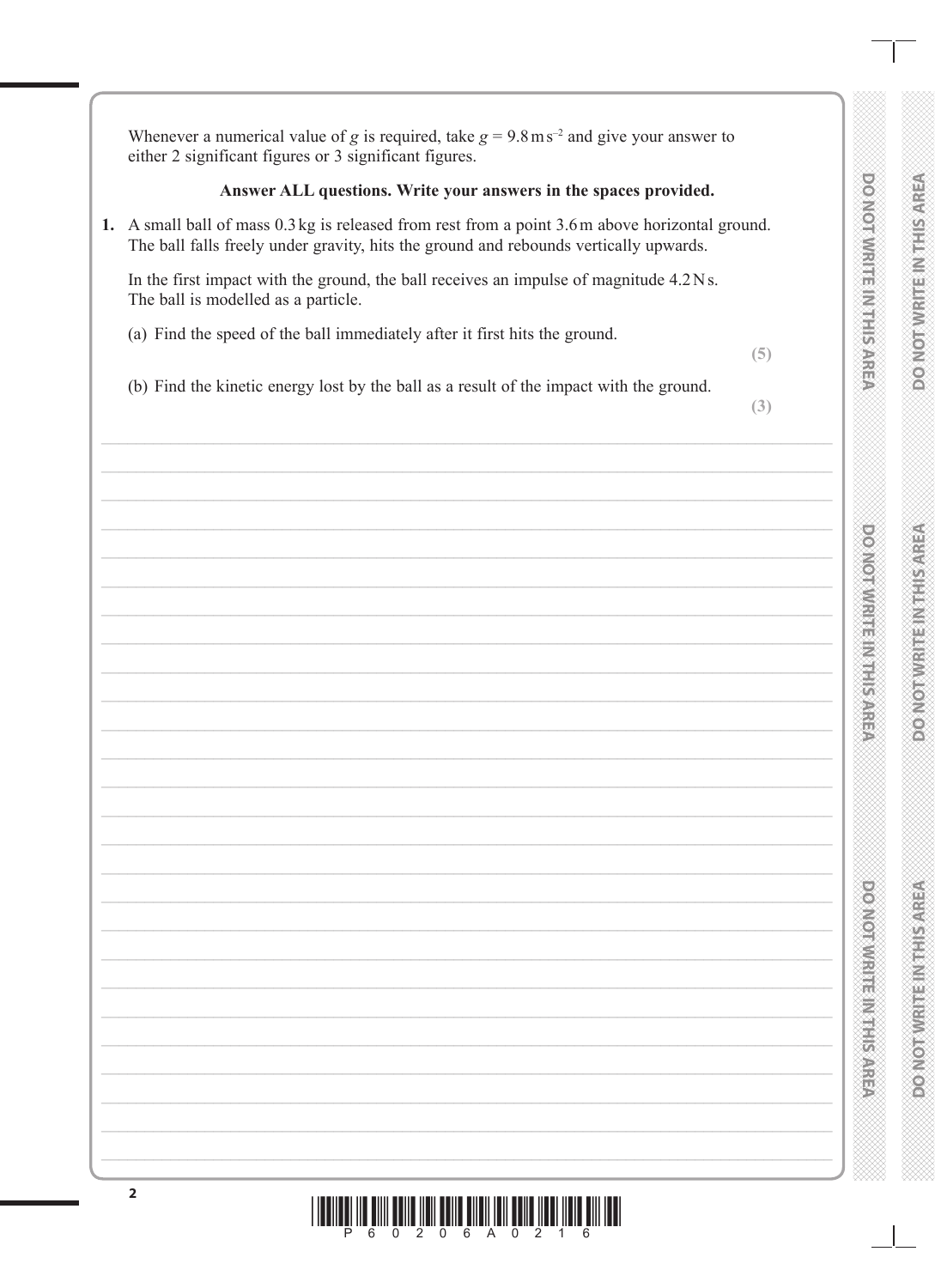| (Total for Question 1 is 8 marks) |
|-----------------------------------|
|                                   |



 $\mathbf{1}$ 

**DO NOT WRITEIN MERKER** 

**DO NOT WRITER IN THE REAL PARTS**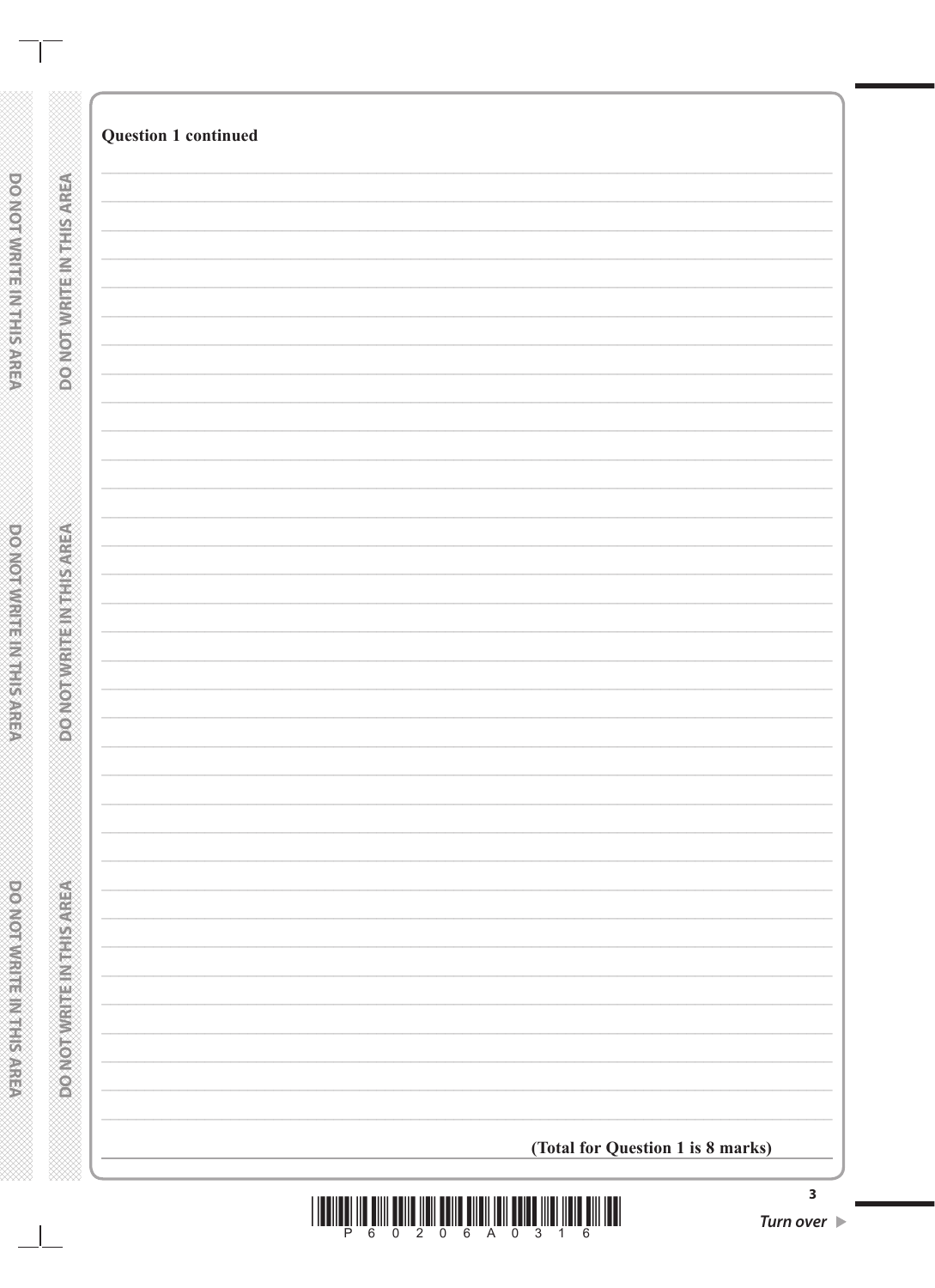

\*P60206A0416\*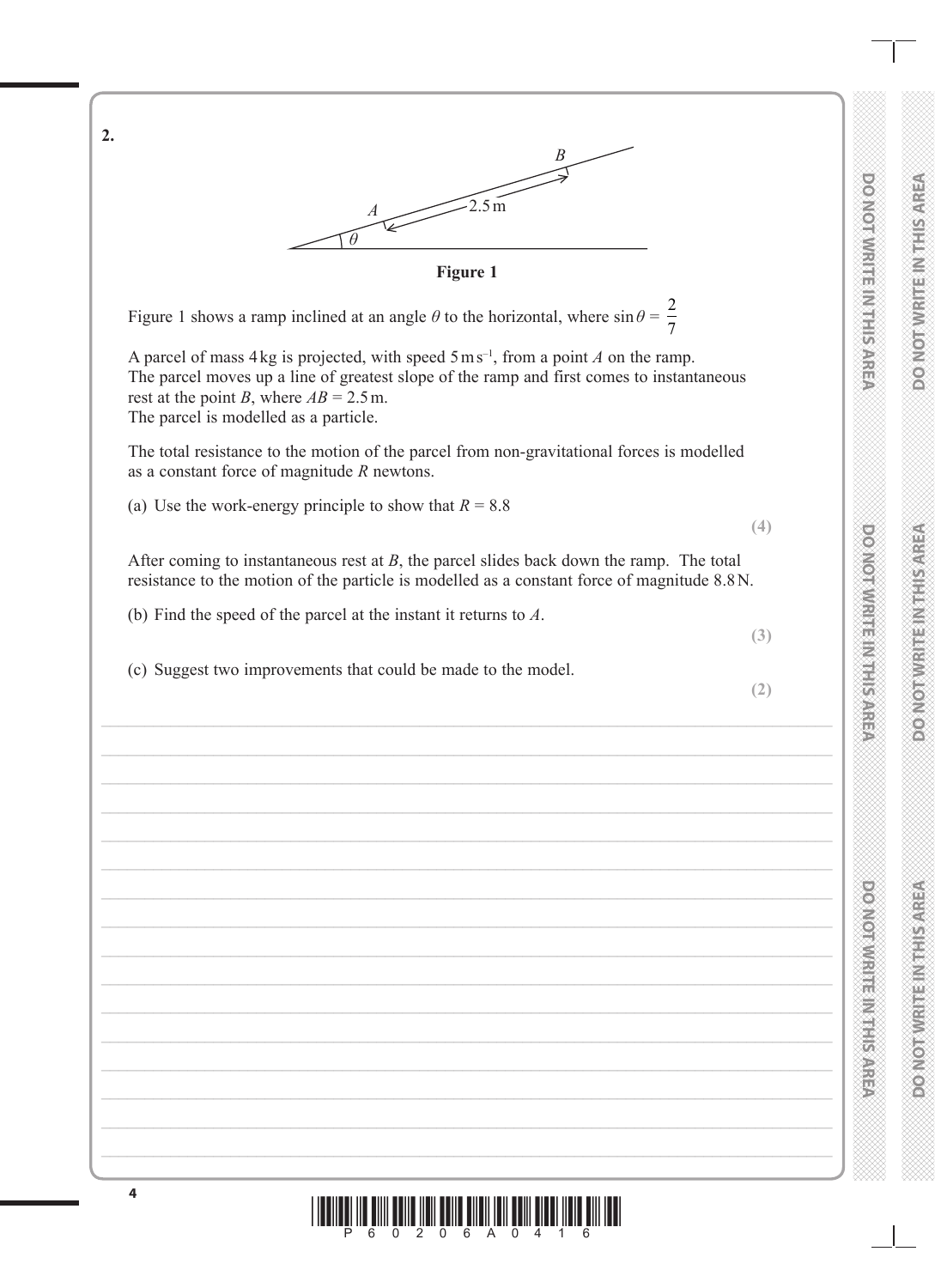|  |  |  | - 6 - |  | 5 |  |  |
|--|--|--|-------|--|---|--|--|

| 5         |  |
|-----------|--|
| Turn over |  |

| <b>DO NOTWERFEINTED AREA</b>    |  |
|---------------------------------|--|
|                                 |  |
|                                 |  |
|                                 |  |
|                                 |  |
|                                 |  |
|                                 |  |
|                                 |  |
|                                 |  |
|                                 |  |
|                                 |  |
|                                 |  |
|                                 |  |
|                                 |  |
|                                 |  |
|                                 |  |
|                                 |  |
|                                 |  |
|                                 |  |
|                                 |  |
|                                 |  |
|                                 |  |
|                                 |  |
|                                 |  |
|                                 |  |
|                                 |  |
|                                 |  |
|                                 |  |
|                                 |  |
|                                 |  |
|                                 |  |
|                                 |  |
|                                 |  |
| <b>COMORNIER REPAIRING ONCE</b> |  |
|                                 |  |
|                                 |  |
|                                 |  |
|                                 |  |
|                                 |  |
|                                 |  |
|                                 |  |
|                                 |  |
|                                 |  |
|                                 |  |
|                                 |  |
|                                 |  |
|                                 |  |
|                                 |  |
|                                 |  |
|                                 |  |
|                                 |  |
|                                 |  |
|                                 |  |
|                                 |  |
|                                 |  |
|                                 |  |
|                                 |  |
|                                 |  |
|                                 |  |
|                                 |  |
|                                 |  |
|                                 |  |
|                                 |  |
|                                 |  |
|                                 |  |
|                                 |  |
|                                 |  |
|                                 |  |
|                                 |  |
|                                 |  |
|                                 |  |
|                                 |  |
|                                 |  |
|                                 |  |
|                                 |  |
|                                 |  |
|                                 |  |
|                                 |  |
|                                 |  |
|                                 |  |
|                                 |  |
| <b>DOMORATION</b> THE MAIN      |  |
|                                 |  |
|                                 |  |
|                                 |  |
|                                 |  |
|                                 |  |
|                                 |  |
|                                 |  |
|                                 |  |
|                                 |  |
|                                 |  |
|                                 |  |
|                                 |  |
|                                 |  |
|                                 |  |
|                                 |  |
|                                 |  |

 $\mathbf{I}$ 

**Question 2 continued** 

po worware marials week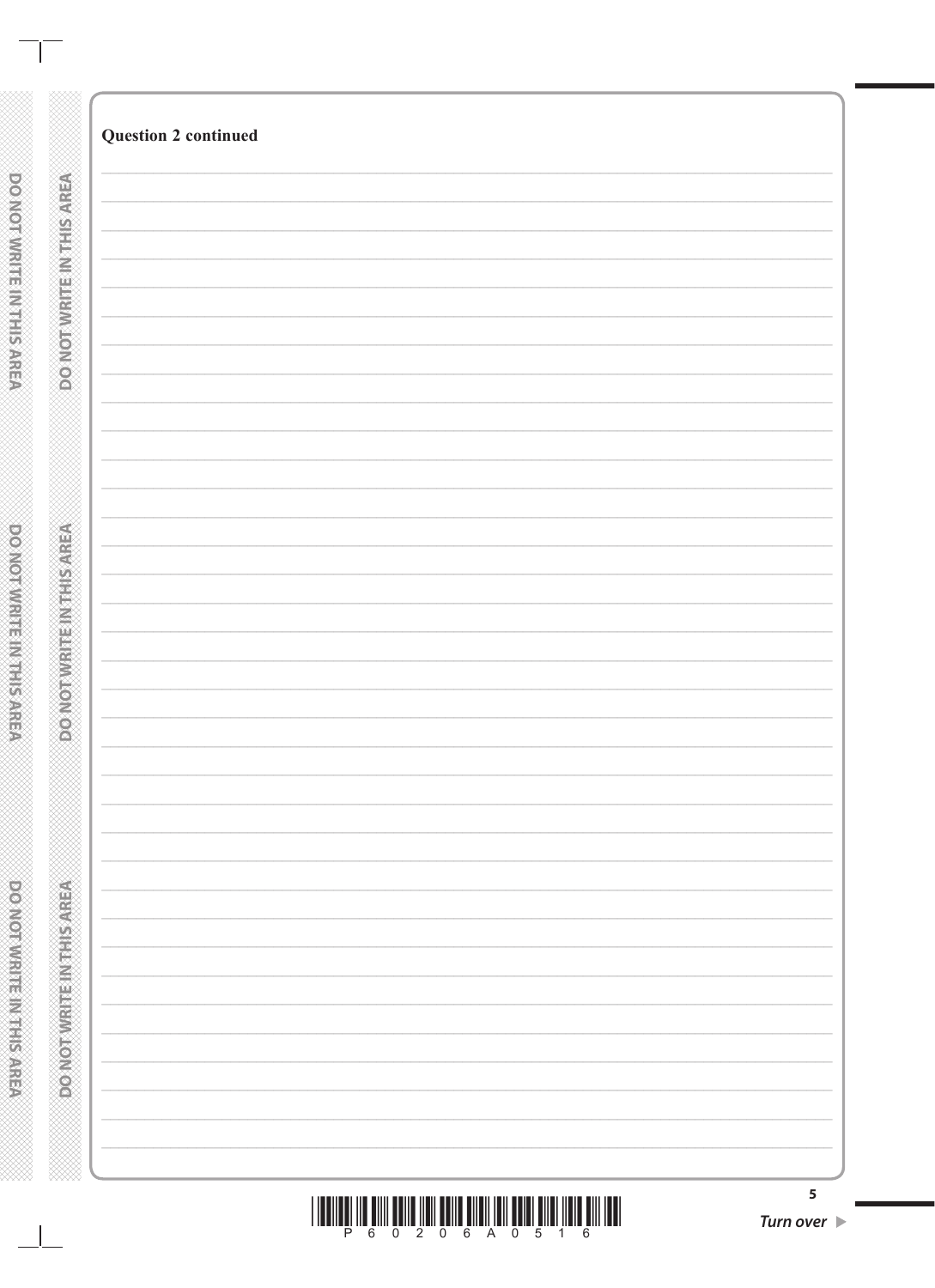| <b>Question 2 continued</b> |                               |                               |
|-----------------------------|-------------------------------|-------------------------------|
|                             | poor voorwitten Nations AREA  | <b>DO NOTWRITEINTHIS AREA</b> |
|                             | <b>DOMORATION IN PRESSURE</b> | RESIVERING PERSONAL CONCERT   |
|                             | <b>DOMORATION CONSULTANCE</b> | <b>DONORUGE REGISTED</b>      |

<u>THENILE IN ÊNIN ÊNIN ÎNIN ÊNIN ÊNENÎ NIN ÊNIN ÎNIN ÊNIN ININ</u>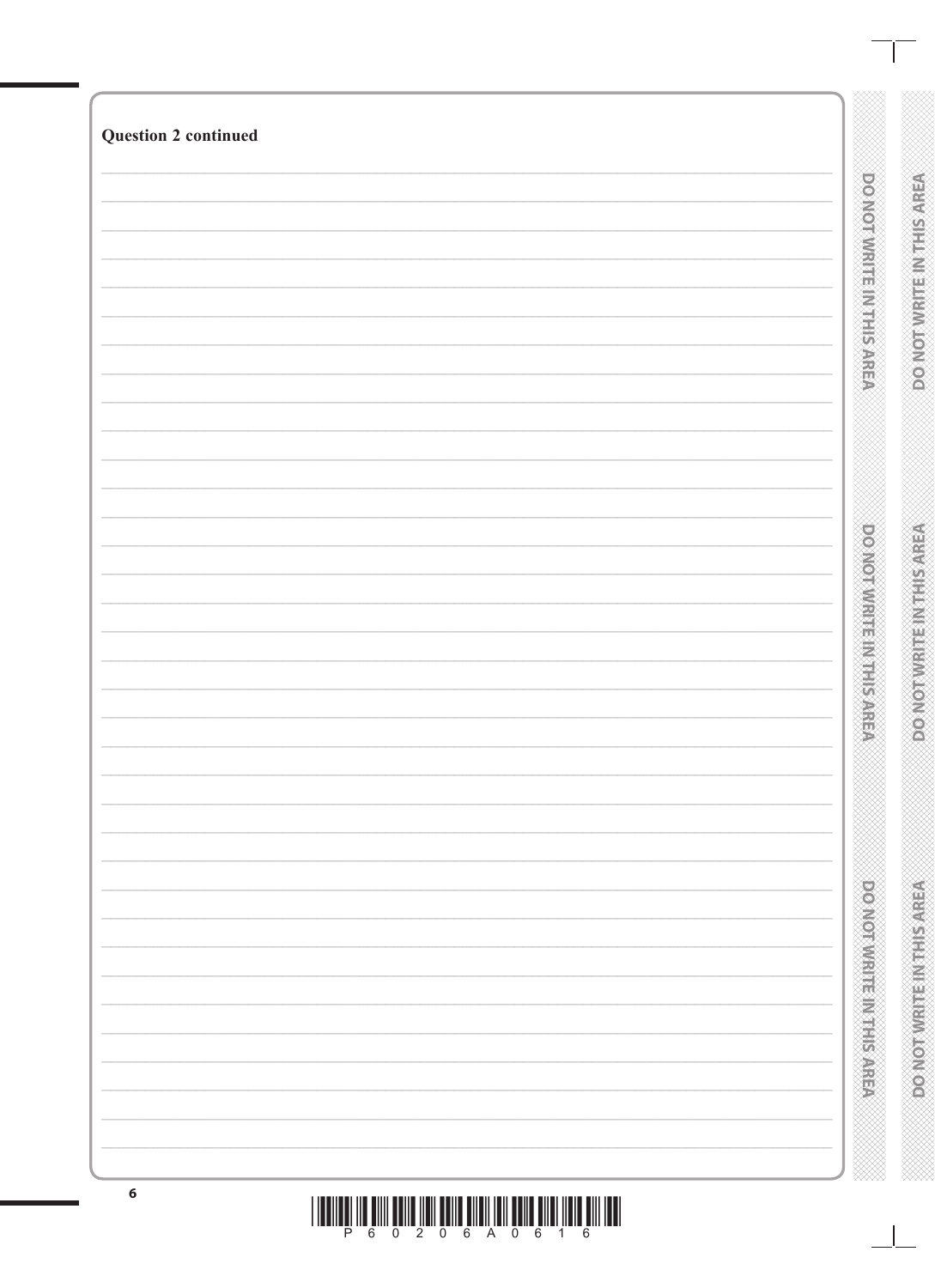| <b>Question 2 continued</b> |                                   |
|-----------------------------|-----------------------------------|
|                             |                                   |
|                             |                                   |
|                             |                                   |
|                             |                                   |
|                             |                                   |
|                             |                                   |
|                             |                                   |
|                             |                                   |
|                             |                                   |
|                             |                                   |
|                             |                                   |
|                             |                                   |
|                             |                                   |
|                             |                                   |
|                             |                                   |
|                             |                                   |
|                             |                                   |
|                             |                                   |
|                             |                                   |
|                             |                                   |
|                             |                                   |
|                             |                                   |
|                             |                                   |
|                             |                                   |
|                             |                                   |
|                             |                                   |
|                             |                                   |
|                             |                                   |
|                             |                                   |
|                             |                                   |
|                             |                                   |
|                             |                                   |
|                             |                                   |
|                             | (Total for Question 2 is 9 marks) |

 $\blacksquare$ 

DO NOTWRITE IN THIS AREA

**DOWNATION AND PARTY** 

**DOOMOTIVIRE IN THIS AREA** 

 $\mathbb{R}$ 

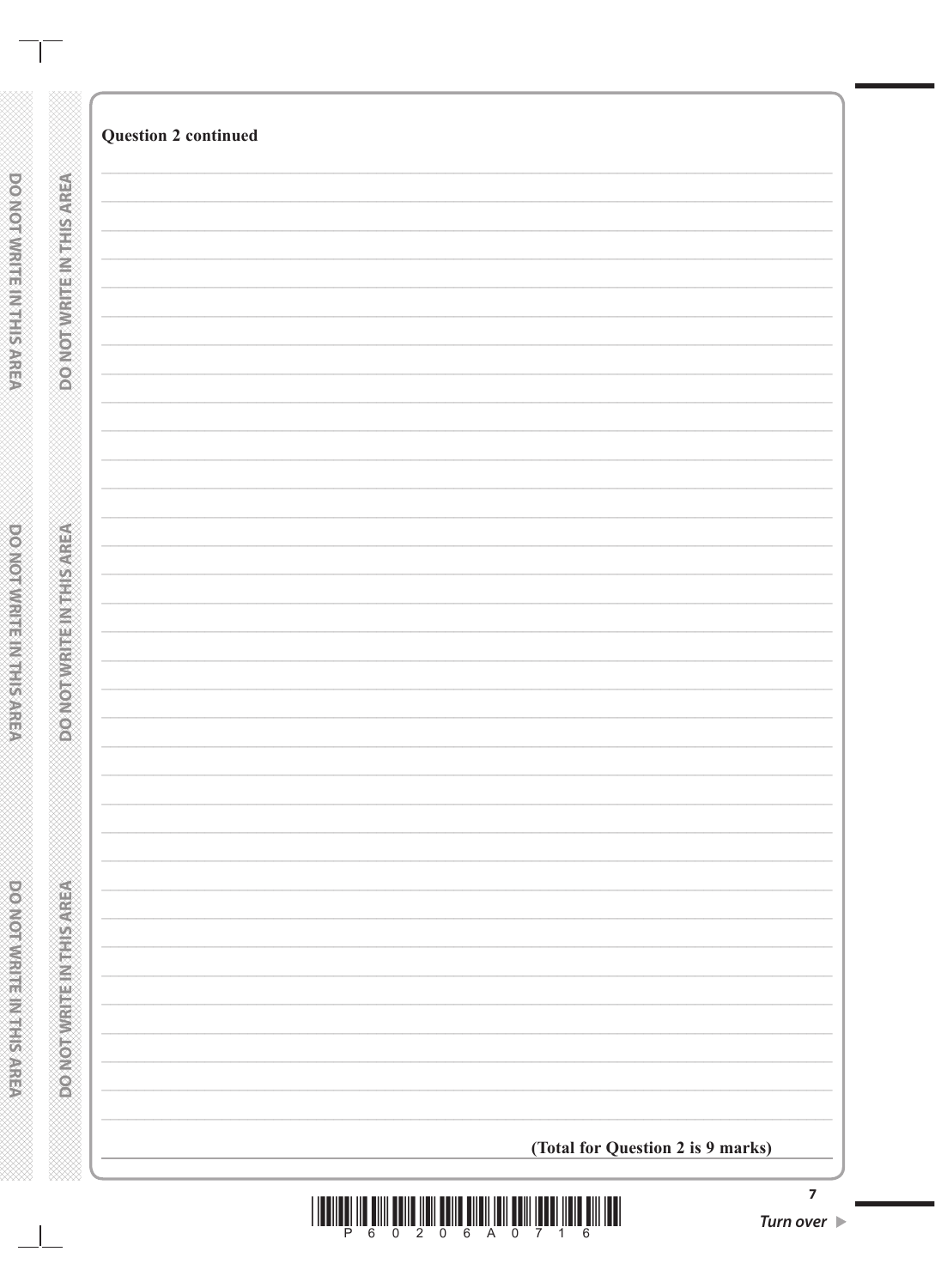**PONOTAVE TRANSPONOT** 

**DO NOIMMRITE INTHESPREP** 

 $(4)$ 

**BONION MARKET STATES AND STATES** 

**PONDERN MEDIAN STREET STREET** 

 $(5)$ <u>Filmi olimpidallari olimpidal ilmasi</u> <u>6</u> 0 2 0 6 A 0 8 1 6

3. A van of mass  $750 \text{ kg}$  is moving along a straight horizontal road. At the instant when the van is moving at  $v \, \text{m s}^{-1}$ , the resistance to the motion of the van is modelled as a force of magnitude  $\lambda v$  N, where  $\lambda$  is a constant.

The engine of the van is working at a constant rate of 18 kW. At the instant when  $v = 15$ , the acceleration of the van is  $0.6 \text{ m s}^{-2}$ 

(a) Show that  $\lambda = 50$ 

The van now moves up a straight road inclined at an angle to the horizontal, where

 $\sin \alpha = \frac{1}{15}$ 

At the instant when the van is moving at  $v \, \text{m s}^{-1}$ , the resistance to the motion of the van from non-gravitational forces is modelled as a force of magnitude  $50v$  N. When the engine of the van is working at a constant rate of  $12kW$ , the van is moving at a constant speed  $V \text{m s}^{-1}$ 

(b) Find the value of  $V$ .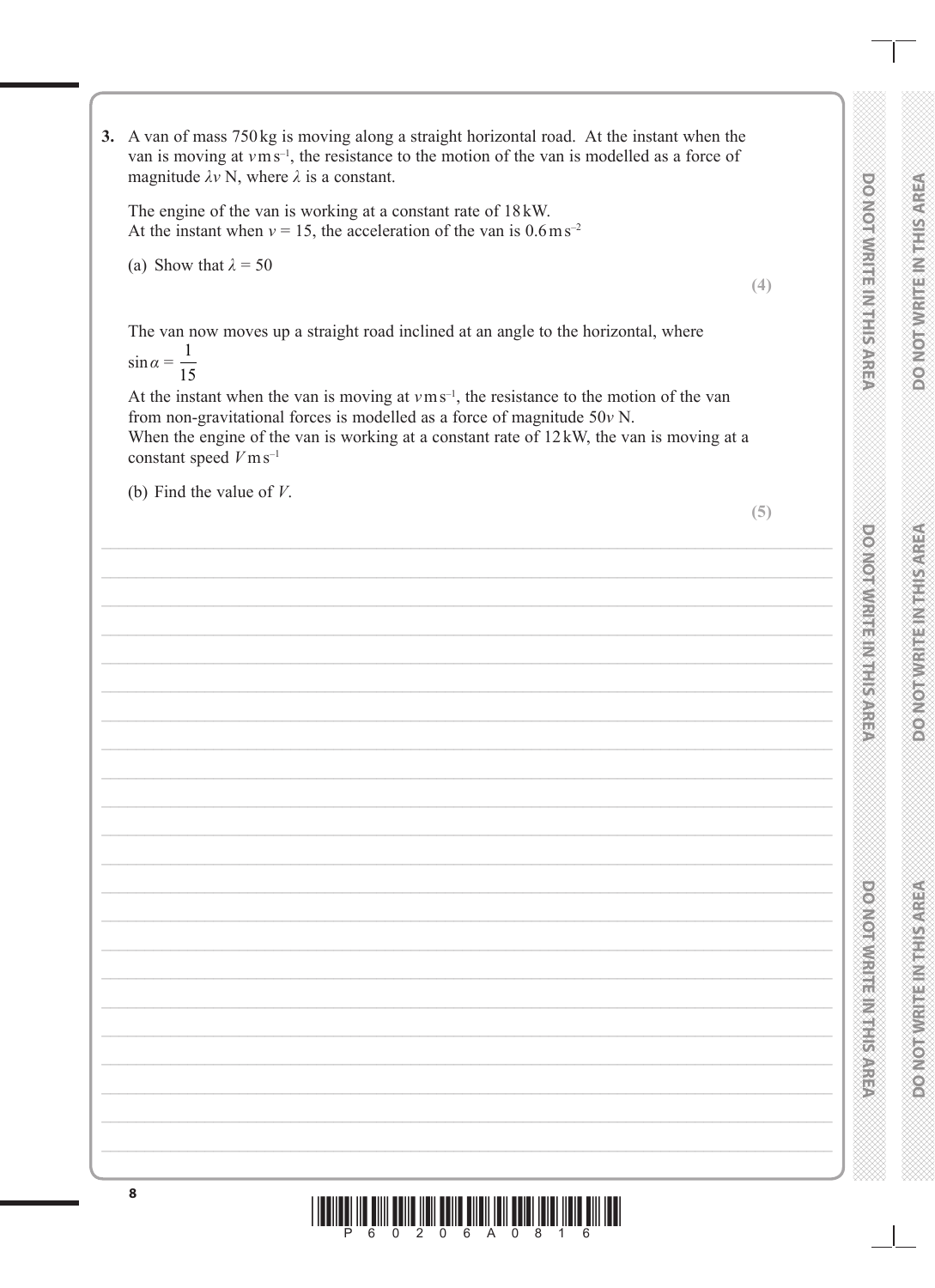| 0 2 0 6 A 0 9<br>6<br>$\blacktriangleleft$<br>6<br>P |  |
|------------------------------------------------------|--|

| Turn over D |  |
|-------------|--|

 $\mathbf{9}$ 

| <b>AN EXAMPLE IN A PROT WERE IN THE SARE</b> |  |
|----------------------------------------------|--|

œ

DONOTWRITE INTHISAREA

**PONOTWRITERNITHS AREA** 

**Question 3 continued**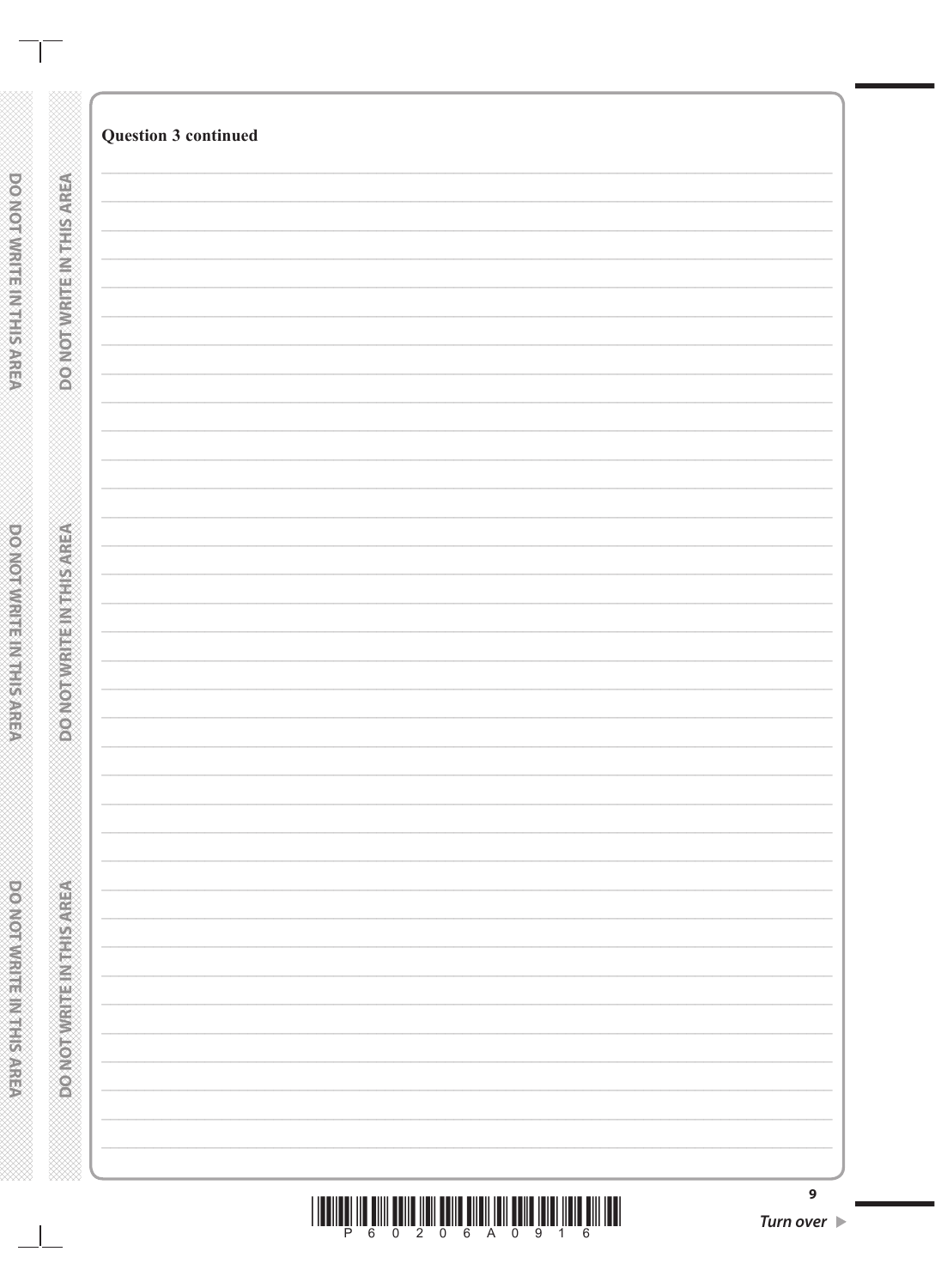| <b>DOMOTIVE LETTER SARRE</b> | <b>BOINGSINGSTERS NOTES</b>  |
|------------------------------|------------------------------|
|                              |                              |
| <b>DONORMENT IN THE SARD</b> | <b>DO NOTWARTEINTHISMREA</b> |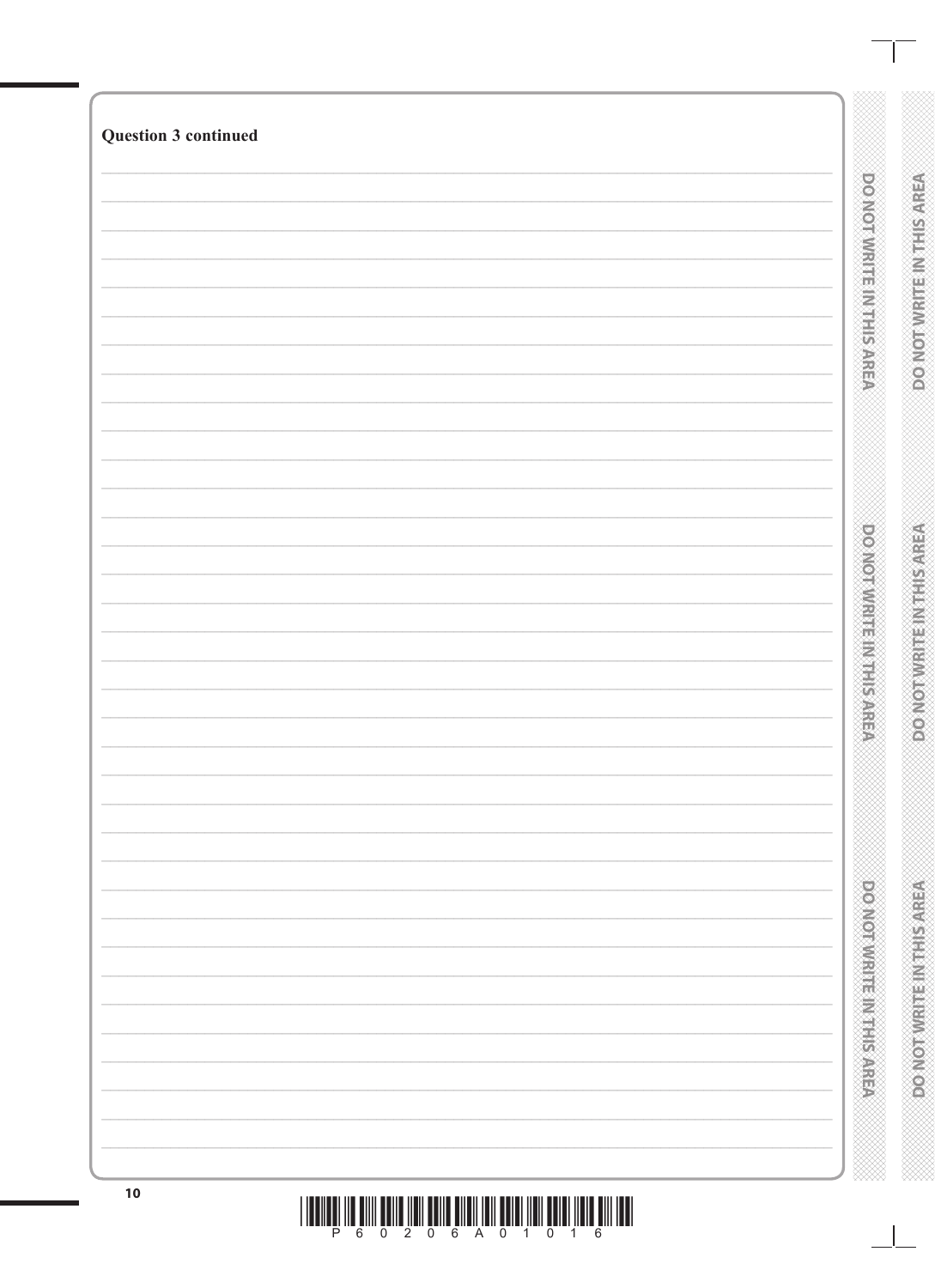| <b>Question 3 continued</b>       |  |
|-----------------------------------|--|
|                                   |  |
|                                   |  |
|                                   |  |
|                                   |  |
|                                   |  |
|                                   |  |
|                                   |  |
|                                   |  |
|                                   |  |
|                                   |  |
|                                   |  |
|                                   |  |
|                                   |  |
|                                   |  |
|                                   |  |
|                                   |  |
|                                   |  |
|                                   |  |
|                                   |  |
|                                   |  |
|                                   |  |
|                                   |  |
|                                   |  |
|                                   |  |
|                                   |  |
|                                   |  |
|                                   |  |
|                                   |  |
|                                   |  |
|                                   |  |
|                                   |  |
|                                   |  |
|                                   |  |
|                                   |  |
|                                   |  |
|                                   |  |
|                                   |  |
|                                   |  |
|                                   |  |
|                                   |  |
|                                   |  |
|                                   |  |
|                                   |  |
|                                   |  |
|                                   |  |
|                                   |  |
|                                   |  |
|                                   |  |
|                                   |  |
|                                   |  |
|                                   |  |
|                                   |  |
|                                   |  |
|                                   |  |
|                                   |  |
|                                   |  |
| (Total for Question 3 is 9 marks) |  |
|                                   |  |
|                                   |  |



**POMOTIVIRIUS IN TERRISTICAL** 

 $\Box$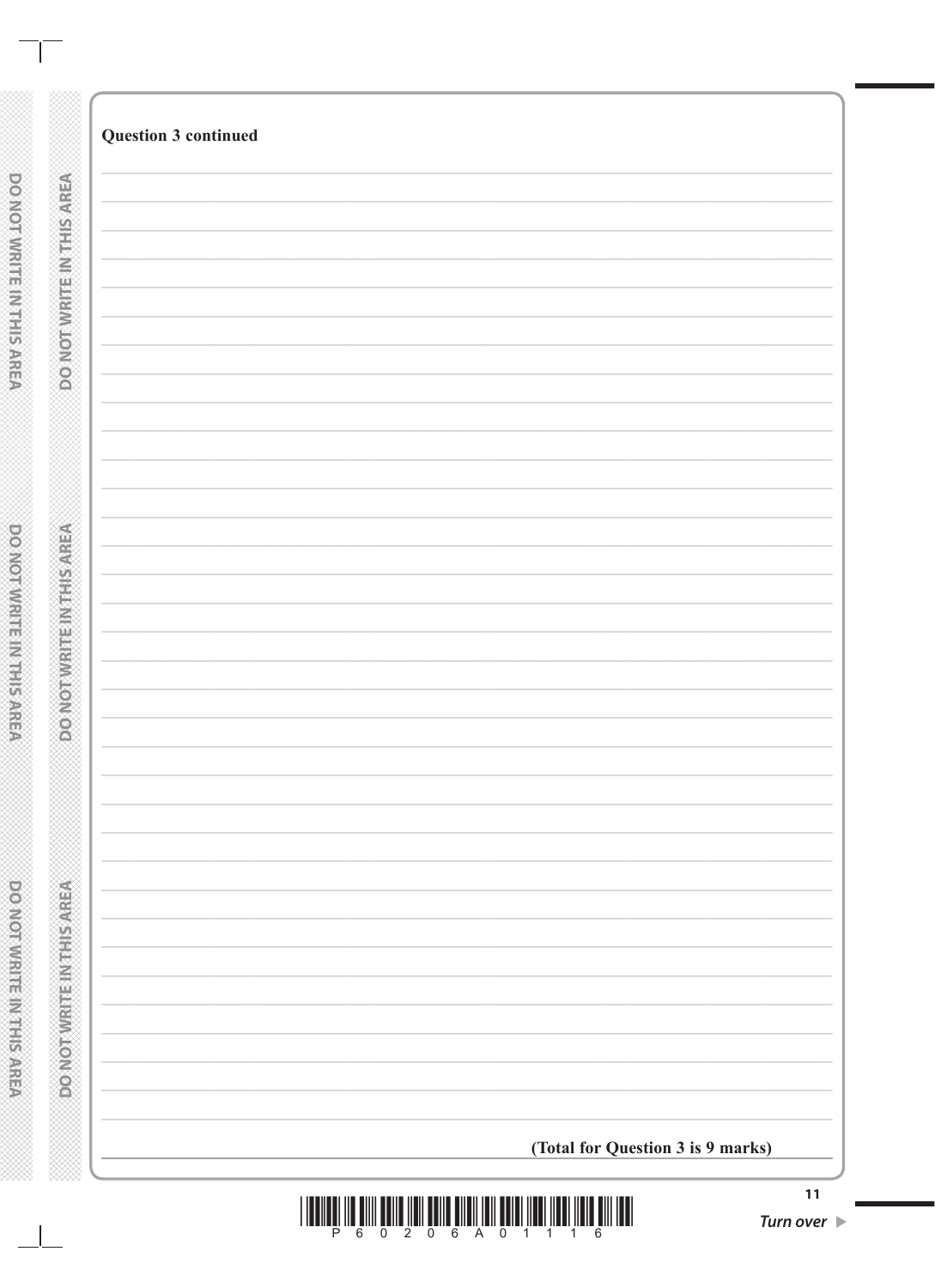|                               | È                    |    |
|-------------------------------|----------------------|----|
|                               | Ŵ                    |    |
|                               |                      |    |
| š                             | r<br>E               |    |
| $\overline{\phantom{a}}$      |                      |    |
|                               |                      | ţ  |
| i                             |                      |    |
| l                             |                      |    |
|                               | S<br>F               |    |
| ć                             | E                    |    |
| ׇ֦֘֝                          |                      |    |
| ć                             |                      |    |
|                               | 医医院                  |    |
| i                             |                      |    |
| $\overline{\phantom{a}}$      |                      |    |
| i                             |                      |    |
| l                             | is<br>Ca             |    |
| $\overline{\phantom{a}}$      |                      |    |
| į                             | e<br>M               |    |
| l                             |                      |    |
|                               |                      |    |
| ì<br>֦֘                       |                      |    |
| į                             | Õ<br>į               |    |
|                               | E<br>OO              |    |
| $\overline{a}$                |                      |    |
| ć                             |                      |    |
|                               |                      |    |
|                               |                      |    |
| ć                             |                      |    |
|                               |                      |    |
| i                             |                      |    |
| į                             |                      |    |
|                               |                      |    |
| į                             |                      |    |
| í                             |                      |    |
|                               |                      |    |
| š                             |                      |    |
| $\overline{\phantom{a}}$      |                      |    |
|                               |                      |    |
| l                             |                      |    |
| ć                             |                      |    |
|                               |                      |    |
| ć                             |                      |    |
| ć                             |                      |    |
|                               |                      |    |
| į                             |                      |    |
| i                             |                      |    |
|                               |                      |    |
| į                             |                      |    |
| $\overline{\phantom{a}}$<br>l |                      |    |
| i                             |                      |    |
| i<br>į                        |                      |    |
| こくさん くくく くく                   |                      |    |
| ֦                             |                      |    |
| $\overline{\phantom{a}}$      |                      |    |
|                               |                      |    |
| i<br>Silah                    |                      |    |
|                               |                      |    |
|                               |                      |    |
| į                             |                      |    |
| l<br>$\overline{a}$           | 医皮肤                  |    |
| i                             |                      |    |
| $\overline{\phantom{a}}$      |                      |    |
| l                             |                      |    |
| $\overline{\phantom{a}}$<br>į |                      |    |
| $\overline{\phantom{a}}$      |                      |    |
| l                             |                      |    |
| i                             | i<br>O               |    |
|                               |                      |    |
| į                             |                      |    |
|                               | Ź                    |    |
|                               |                      |    |
| へへへへへい                        | $\frac{1}{2}$        |    |
|                               |                      |    |
|                               |                      |    |
| ċ                             |                      |    |
|                               |                      |    |
|                               |                      |    |
|                               |                      |    |
|                               |                      |    |
|                               |                      |    |
|                               |                      |    |
|                               |                      |    |
|                               |                      |    |
|                               |                      |    |
|                               |                      |    |
|                               |                      |    |
| ć<br>į                        |                      |    |
| ć                             |                      |    |
|                               |                      |    |
| į                             |                      |    |
| ć                             |                      |    |
|                               |                      |    |
| ċ                             |                      |    |
|                               |                      |    |
| ć                             | C                    | í. |
|                               |                      |    |
| ć                             | I<br>k               | ŭ  |
| ì<br>è                        | Ġ.                   |    |
|                               |                      |    |
| ć<br>ċ                        | €                    |    |
| ś                             | ţ<br>Ø.              |    |
| ć                             | ≃                    | u  |
| ś<br>Ŝ                        | è<br>í               | ś  |
|                               | į                    |    |
| Ŝ                             | ŀ                    | u  |
| į                             | í<br>ì               |    |
|                               | Z                    |    |
|                               | ¥                    | ×  |
| ć                             | ш                    |    |
|                               |                      |    |
| ć                             | M<br>₩               |    |
| ć                             |                      | ×  |
|                               | ć                    |    |
| ï<br>ì                        | ۳<br>e               |    |
| ì                             | 'n                   | 'n |
|                               | ֖֖֖֚֚֚֚֚֚֬<br>ŀ<br>ä |    |
| ć<br>ċ                        |                      |    |
|                               | Ó                    |    |
|                               | é                    | í  |
| ć                             | é                    |    |
|                               |                      |    |
|                               | è<br>C<br>C<br>C     |    |

**DO NOT WRITE IN THIS AREA** 

DO NOT WRITE IN THIS AREA

**DO NOT WRITE IN THIS AREA**

**DONOS NO SHIP REPORTS TO PERFECT** 

**DO NOT WRITE IN THIS AREA**

**MERICANS** 

| Immediately before the collision, the speed of P is $2u$ and the speed of Q is u.<br>The coefficient of restitution between $P$ and $Q$ is $e$ .                                                                                                                                                                                                                           |     |
|----------------------------------------------------------------------------------------------------------------------------------------------------------------------------------------------------------------------------------------------------------------------------------------------------------------------------------------------------------------------------|-----|
| (a) Show that the speed of Q immediately after the collision is $\frac{u}{8}(9e+1)$                                                                                                                                                                                                                                                                                        | (6) |
| (b) Find the range of values of $e$ for which the direction of motion of $P$ is not changed as<br>a result of the collision.                                                                                                                                                                                                                                               |     |
| When $P$ and $Q$ collide they are at a distance $d$ from a smooth fixed vertical wall, which is<br>perpendicular to their direction of motion. After the collision with $P$ , particle $Q$ collides<br>directly with the wall and rebounds so that there is a second collision between $P$ and $Q$ .<br>This second collision takes place at a distance $x$ from the wall. | (2) |
| Given that $e = \frac{1}{18}$ and the coefficient of restitution between Q and the wall is $\frac{1}{3}$                                                                                                                                                                                                                                                                   |     |
| (c) find x in terms of d.                                                                                                                                                                                                                                                                                                                                                  | (6) |
|                                                                                                                                                                                                                                                                                                                                                                            |     |
|                                                                                                                                                                                                                                                                                                                                                                            |     |
|                                                                                                                                                                                                                                                                                                                                                                            |     |
|                                                                                                                                                                                                                                                                                                                                                                            |     |
|                                                                                                                                                                                                                                                                                                                                                                            |     |
|                                                                                                                                                                                                                                                                                                                                                                            |     |
|                                                                                                                                                                                                                                                                                                                                                                            |     |
|                                                                                                                                                                                                                                                                                                                                                                            |     |
|                                                                                                                                                                                                                                                                                                                                                                            |     |
|                                                                                                                                                                                                                                                                                                                                                                            |     |
|                                                                                                                                                                                                                                                                                                                                                                            |     |
|                                                                                                                                                                                                                                                                                                                                                                            |     |
|                                                                                                                                                                                                                                                                                                                                                                            |     |
|                                                                                                                                                                                                                                                                                                                                                                            |     |
| 12<br><b>THE HELL OF</b><br>∭<br><u>HIII IIIII IIIIIII</u>                                                                                                                                                                                                                                                                                                                 |     |
|                                                                                                                                                                                                                                                                                                                                                                            |     |

**4.** A particle *P* of mass 3*m* is moving in a straight line on a smooth horizontal floor. A particle *Q* of mass 5*m* is moving in the opposite direction to *P* along the same straight line.

The particles collide directly.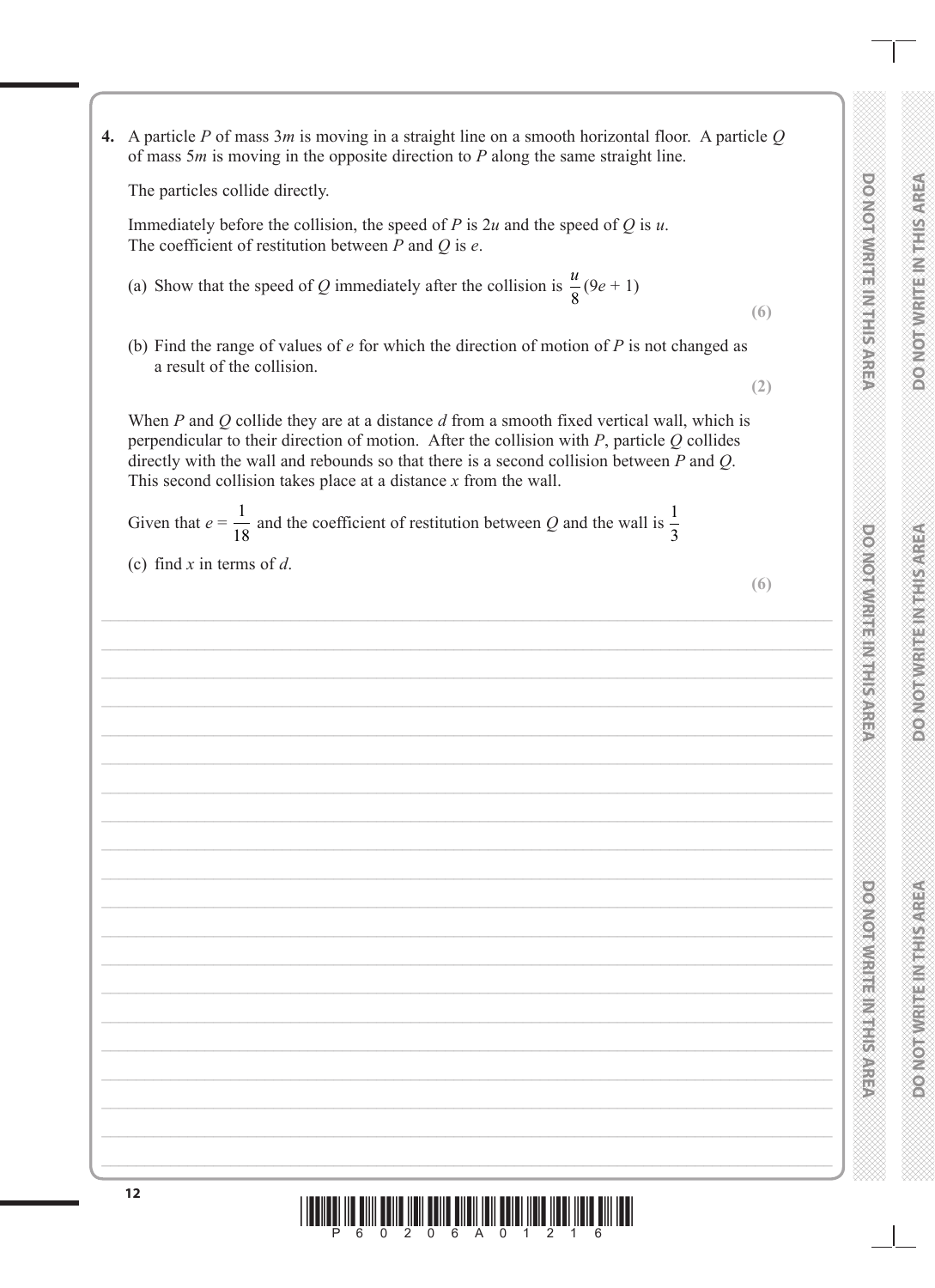|                                  | <b>Question 4 continued</b>                                                                                                                                                                                                                                                                                                                                                                                                                                                                                                                         |                  |
|----------------------------------|-----------------------------------------------------------------------------------------------------------------------------------------------------------------------------------------------------------------------------------------------------------------------------------------------------------------------------------------------------------------------------------------------------------------------------------------------------------------------------------------------------------------------------------------------------|------------------|
|                                  |                                                                                                                                                                                                                                                                                                                                                                                                                                                                                                                                                     |                  |
| <b>DO NOT WRITE IN THIS AREA</b> |                                                                                                                                                                                                                                                                                                                                                                                                                                                                                                                                                     |                  |
|                                  |                                                                                                                                                                                                                                                                                                                                                                                                                                                                                                                                                     |                  |
|                                  |                                                                                                                                                                                                                                                                                                                                                                                                                                                                                                                                                     |                  |
|                                  |                                                                                                                                                                                                                                                                                                                                                                                                                                                                                                                                                     |                  |
|                                  |                                                                                                                                                                                                                                                                                                                                                                                                                                                                                                                                                     |                  |
|                                  |                                                                                                                                                                                                                                                                                                                                                                                                                                                                                                                                                     |                  |
|                                  |                                                                                                                                                                                                                                                                                                                                                                                                                                                                                                                                                     |                  |
|                                  |                                                                                                                                                                                                                                                                                                                                                                                                                                                                                                                                                     |                  |
|                                  |                                                                                                                                                                                                                                                                                                                                                                                                                                                                                                                                                     |                  |
|                                  |                                                                                                                                                                                                                                                                                                                                                                                                                                                                                                                                                     |                  |
| <b>PONOTAVE TENTHISMEPA</b>      |                                                                                                                                                                                                                                                                                                                                                                                                                                                                                                                                                     |                  |
|                                  |                                                                                                                                                                                                                                                                                                                                                                                                                                                                                                                                                     |                  |
|                                  |                                                                                                                                                                                                                                                                                                                                                                                                                                                                                                                                                     |                  |
|                                  |                                                                                                                                                                                                                                                                                                                                                                                                                                                                                                                                                     |                  |
|                                  |                                                                                                                                                                                                                                                                                                                                                                                                                                                                                                                                                     |                  |
|                                  |                                                                                                                                                                                                                                                                                                                                                                                                                                                                                                                                                     |                  |
|                                  |                                                                                                                                                                                                                                                                                                                                                                                                                                                                                                                                                     |                  |
|                                  |                                                                                                                                                                                                                                                                                                                                                                                                                                                                                                                                                     |                  |
|                                  |                                                                                                                                                                                                                                                                                                                                                                                                                                                                                                                                                     |                  |
| <b>MONOSHIPLE RESINGED NO.</b>   |                                                                                                                                                                                                                                                                                                                                                                                                                                                                                                                                                     |                  |
|                                  |                                                                                                                                                                                                                                                                                                                                                                                                                                                                                                                                                     |                  |
|                                  |                                                                                                                                                                                                                                                                                                                                                                                                                                                                                                                                                     |                  |
|                                  |                                                                                                                                                                                                                                                                                                                                                                                                                                                                                                                                                     |                  |
|                                  |                                                                                                                                                                                                                                                                                                                                                                                                                                                                                                                                                     |                  |
|                                  |                                                                                                                                                                                                                                                                                                                                                                                                                                                                                                                                                     |                  |
|                                  | $\begin{array}{c} \text{array}\begin{bmatrix} 0 \\ \text{max} \end{bmatrix} & \text{array}\begin{bmatrix} 0 \\ \text{max} \end{bmatrix} & \text{array}\begin{bmatrix} 0 \\ \text{max} \end{bmatrix} & \text{array}\begin{bmatrix} 0 \\ \text{max} \end{bmatrix} & \text{array}\begin{bmatrix} 0 \\ \text{max} \end{bmatrix} & \text{array}\begin{bmatrix} 0 \\ \text{max} \end{bmatrix} & \text{array}\begin{bmatrix} 0 \\ \text{max} \end{bmatrix} & \text{array}\begin{bmatrix} 0 \\ \text{max} \end{bmatrix} & \text{array}\begin{bmatrix} 0 \\$ | 13               |
|                                  |                                                                                                                                                                                                                                                                                                                                                                                                                                                                                                                                                     | <b>Turn over</b> |

DO NOT WRITE IN THIS AREA

 $\blacksquare$ 

**DO NOTWRITEINING** 

powerwreter Mississipped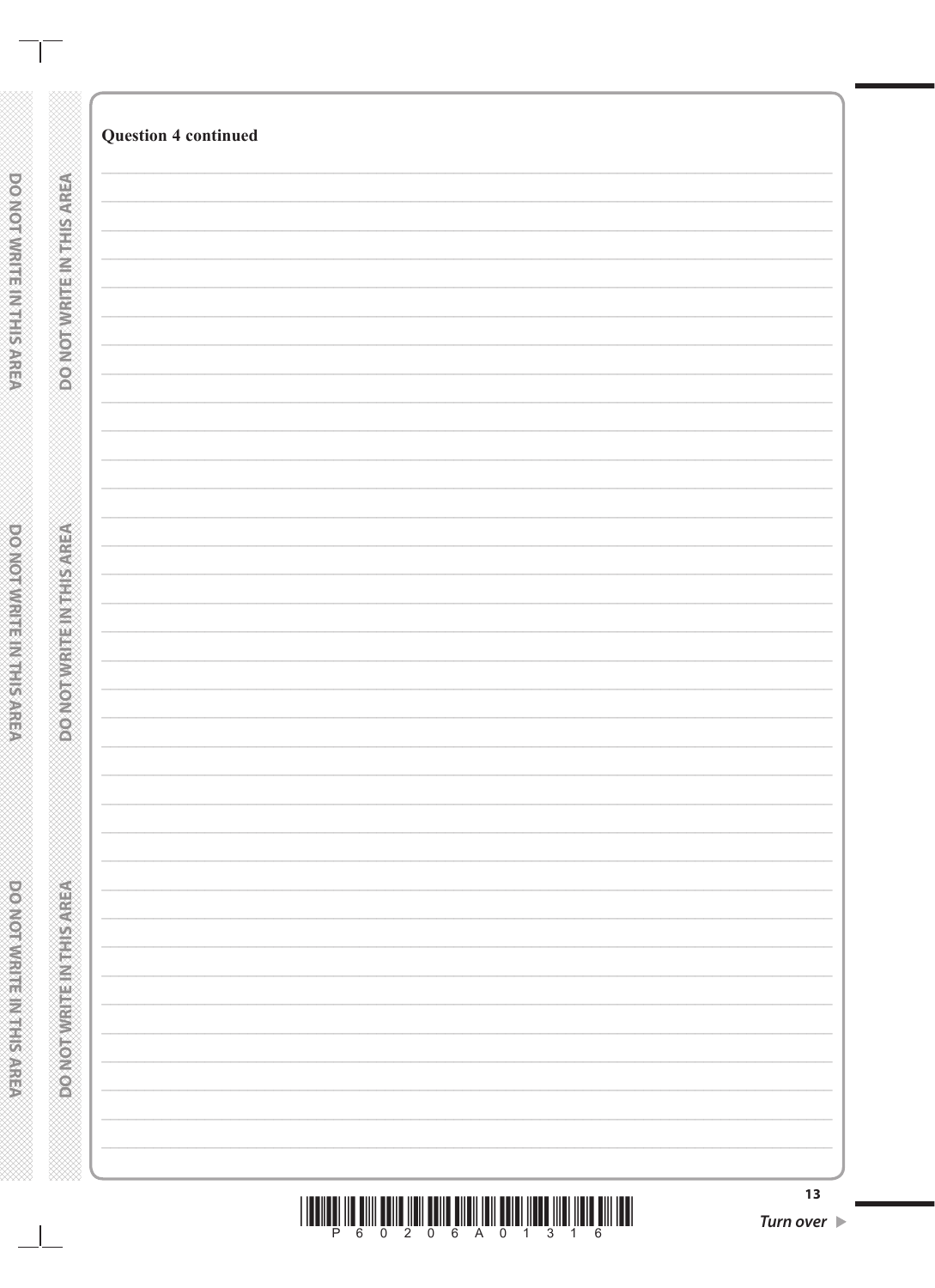|  | <b>DOOM ON A PART IS A PART IS A PART OF</b> | <b>VERVES IN REPAIRING CONCRETE</b> |
|--|----------------------------------------------|-------------------------------------|
|  | <b>DOMORATION IN PRESSURE</b>                | VERVIS PROFILER PRODUCTION          |
|  | po vonvivine in maker                        | DO NOT WRITEIN THIS AREA            |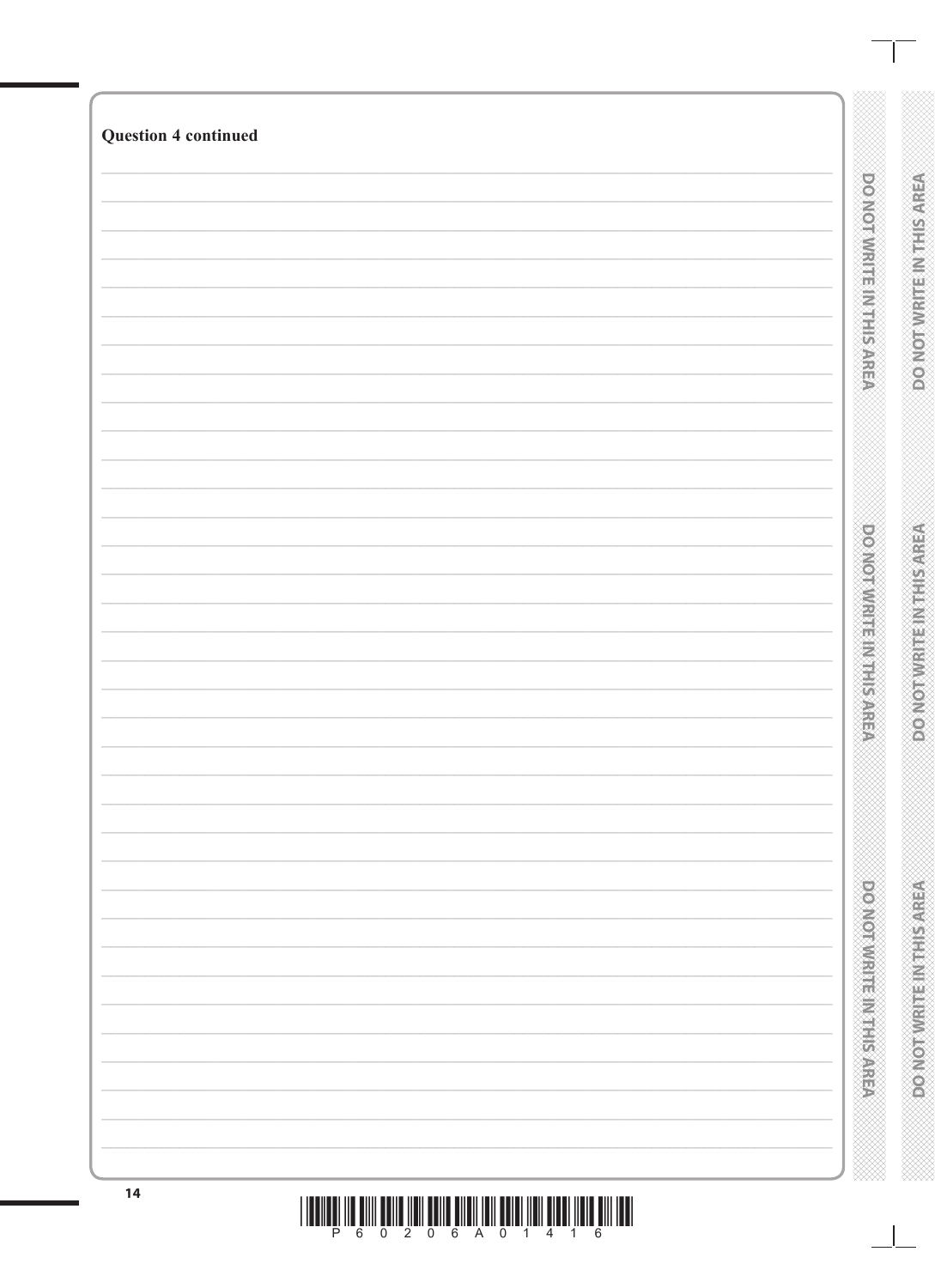| 15<br><b>Turn over</b> |
|------------------------|

 $\mathbb{R}$ 

**DO NOT WRITER IN THE REAL PARTS**